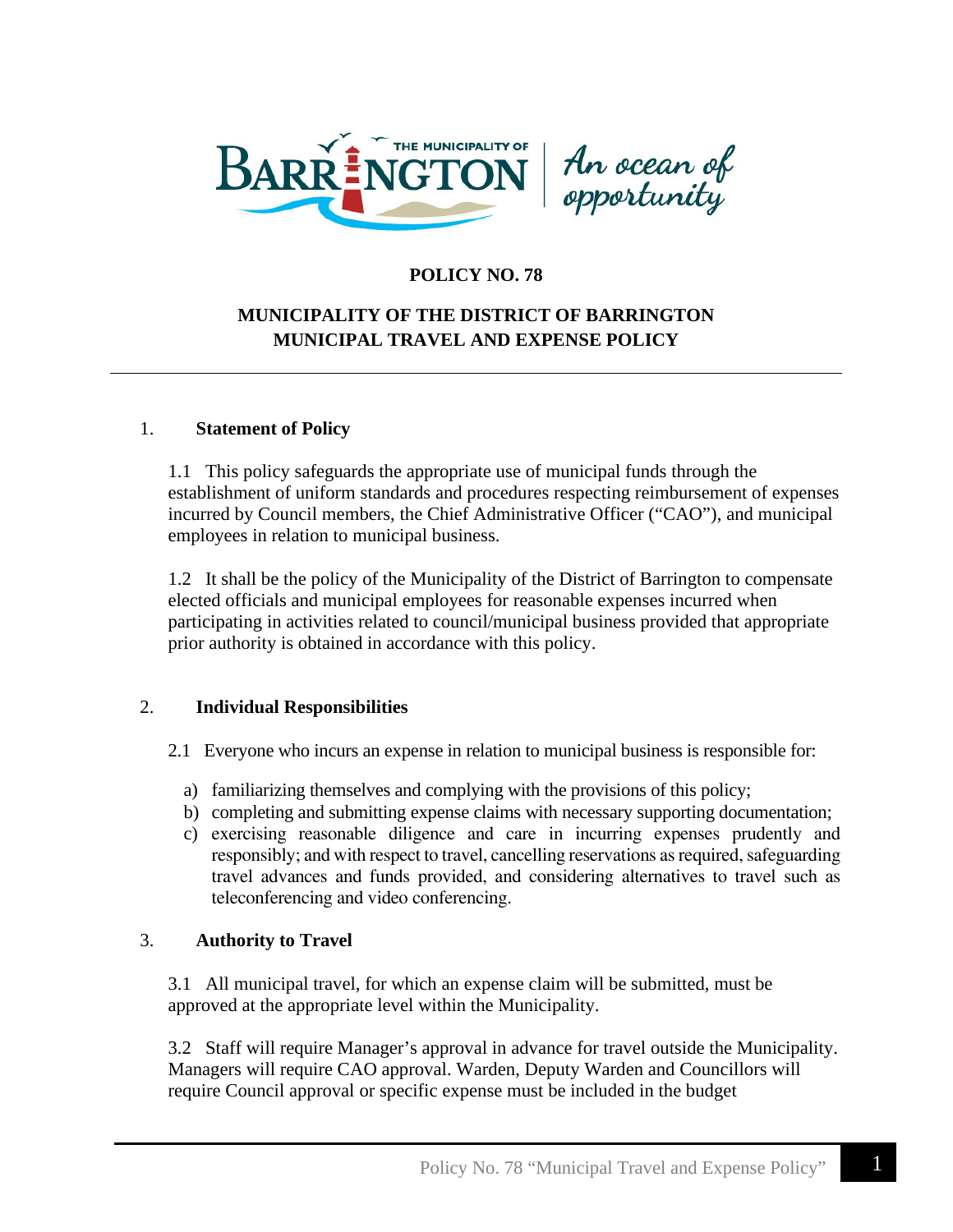# 4. **Signing Authority**

4.1 The following are the Signing Authorities for the positions referred to, and shall be responsible for administering this policy with respect to the individuals in those positions:

| <b>Position</b>             | <b>Signing Authority</b>          |
|-----------------------------|-----------------------------------|
| Member of Municipal Council | CAO or designate                  |
| CAO                         | Warden or designate               |
| <b>Employees</b>            | Immediate Supervisor or designate |

4.2 A Signing Authority may designate a second signing authority. The designation of a secondary signing authority shall be in writing and shall state the name and position of the designate.

4.3 A Signing Authority is prohibited from authorizing expenses incurred on their own behalf.

### 5. **Accommodations Expenses**

5.1 Council members and employees are expected to participate in the government rate programs or the conference attendee rates when possible. Under these programs, provincial and municipal employees are entitled to special accommodations rates. The government rate should be requested at the time of booking and be confirmed before direct billing.

5.2 Council members and employees shall be expected to book accommodations no more than one (1) night before or after the meeting, conference or function, as dictated by a combination of the meeting, conference or function's schedule and travel time to return home.

5.3 All personal charges at hotels are to be settled at the hotel prior to departure.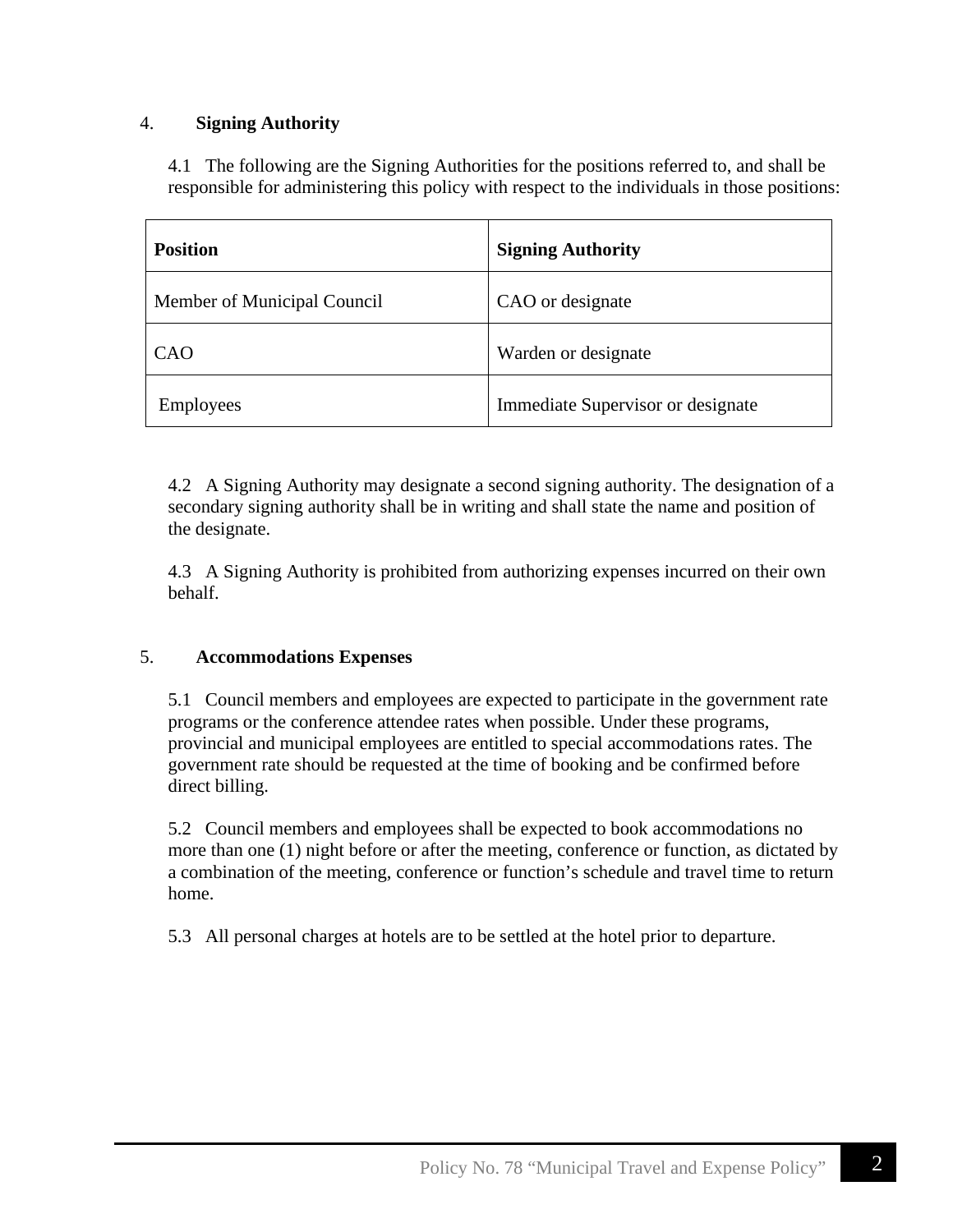# 6. **Per Diem Meal Allowance**

6.1 Council members and employees are entitled to the following daily meal allowance:

Breakfast - \$15.00 Lunch - \$20.00 Dinner - \$30.00

6.2 Meal allowances are not paid for meals provided free of charge at conferences, workshops, hotels etc.

6.3 For religious, medical, allergic or food sensitivity reasons, councillors or staff could be paid a meal allowance for meals provided free of charge. In those exceptional cases, councillors or staff must provide a receipt for the meal and the meal shall be reimbursed at the rates noted above.

6.4 When staff are placed in situations where a meal is above the per diem rate, the CAO may approve such overages.

6.5 Alcohol nor cannabis will not be paid for by the Municipality.

# 7. **Mileage**

7.1 Councillors and staff shall be reimbursed for actual kilometers travelled on authorized municipal business (conferences, meetings, seminars, etc.) and will only be reimbursed for use of their own personal vehicle. Where several Council members and Employees attend the same meeting, conference or function, each shall make reasonable efforts to share a vehicle.

7.2 Actual kilometers travelled will be reimbursed at the kilometer rate equal to the current mileage rate set by the Province from time to time. Google maps may be used as a reference.

7.3 An employee's place of work shall be considered the starting point and point of return of any trip, unless the employee leaves from and/or returns directly home.

7.4 Councillors and staff who are present to attend a meeting or conference which is cancelled, shall be entitled to payment for travel.

# 8. **Council Members Appointed by Council**

8.1 Council members appointed by Council to Boards, Committees, Commissions or to attend seminars, conferences, etc., shall be entitled to travel expenses, where the expenses are not paid by said Board, Commission, etc. Members shall be responsible for submitting their claim for travel expenses.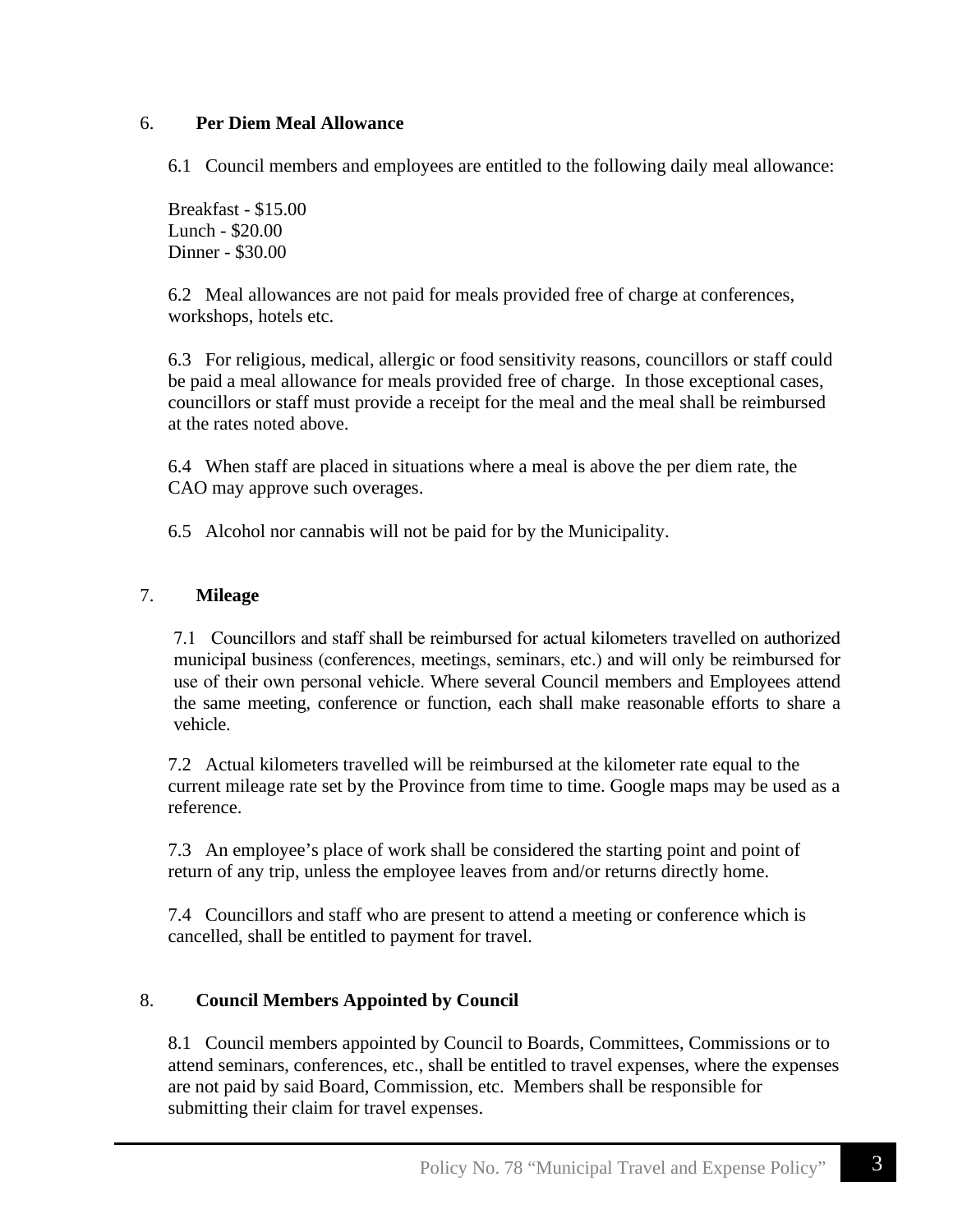### 9. **Community Members Appointed by Council**

9.1 Community members appointed by Council to Boards, Committees, Commissions or to attend seminars, conferences, etc., shall be entitled to travel expenses, where the expenses are not paid by said Board, Commission, etc. Members shall be responsible for submitting their claim for travel expenses.

### 10. **Out of Province Travel**

10.1 When air travel is the most economical, time and effective means of transportation, persons choosing to use a personal vehicle must travel on their own time, except to the extent of work time that would have otherwise been devoted to air travel. Reimbursement during travel shall not exceed the lesser of: the cost of the least expensive airfare available; or the actual kilometre charges (i.e. there shall be no additional reimbursement for accommodations and meals during the travel period.)

### 11. **Advance of Expenses**

11.1 Upon request, the CAO or delegate, may approve an advance to cover the anticipated expenses of an authorized municipal trip.

11.2 Within thirty (30) days of the completion of a trip for which a travel advance was made, the employee must account for the advance by submitting a travel expense claim for allowable expenses and by remitting any balance in excess of the expenses actually incurred and claimed. If the advance has not been accounted for within the prescribed time limit, Councillors and staff will be billed directly for amounts which they owe the Municipality.

### 12. **Expense Claims**

12.1 Expense claims must be submitted on the form provided from time to time by the Municipality and shall be signed by the Claimant.

12.2 The business reason for each expense must be submitted with all expense claims and a detailed itemized receipt is required for all expense claims except:

- **a)** Claims for per diem meal allowances
- **b)** Claims for personal vehicle kilometrage for authorized travel
- 12.3 Debit and credit card transaction records are not acceptable as receipts.

12.4 The municipality will not reimburse a travel expense claim to anyone who is not a member of council, community member or employee. It is prohibited to submit a claim on behalf of others.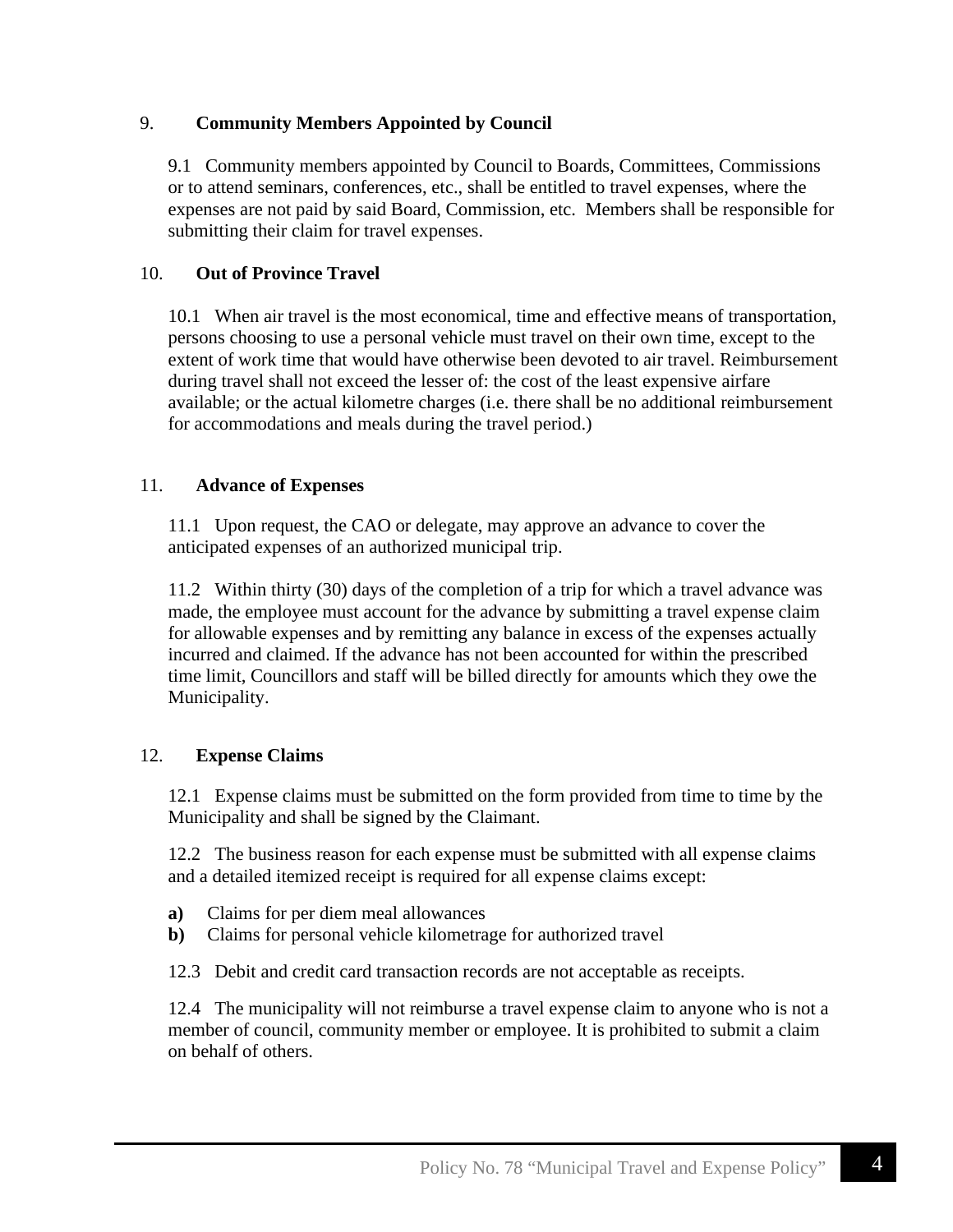12.5 No expense claim shall be paid unless the claim is first approved for payment by the Signing Authorities who have authority to approve the claim. Before approving an expense claim, a Signing Authority must ensure that:

- a) the claim is consistent with this policy;
- b) the expenses claimed were necessarily incurred in the performance of municipal business;
- c) appropriate receipts are provided to support the claim, and the claim documentation is appropriately filed;
- d) the expenses claimed have appropriate justification; and
- e) all requirements, as determined by the municipal audit committee, have been fulfilled.

12.6 In considering an expense claim for payment, a signing authority may request additional explanations, documentation or justification from the claimant, and may refuse to approve any claim or expense that the signing authority decides is unreasonable or not in compliance with this policy.

12.7 The Finance Department has the right to withhold payment until all supporting documentation has been received.

12.8 The use of petty cash to pay an expense claim is prohibited.

### 13. **Timeframe**

13.1 A claim for reimbursement of an expense shall be submitted for approval within thirty (30) days of the expense being incurred.

13.2 Expense must be submitted and charged to the year in which they occurred. Expenses cannot be carried forward to future years.

# 14. **Use of Municipal Credit Cards**

14.1The following limits shall apply to the use of municipal credit cards:

- a) the use of travel advances is prohibited if the Claimant has a municipal credit card.
- b) The municipal credit card shall only be used for expenses that are permitted under this policy, and without limited the generality of the foregoing, shall not be used for cash advances or personal expenses;
- c) reimbursement for interest incurred on a municipal credit card is prohibited.